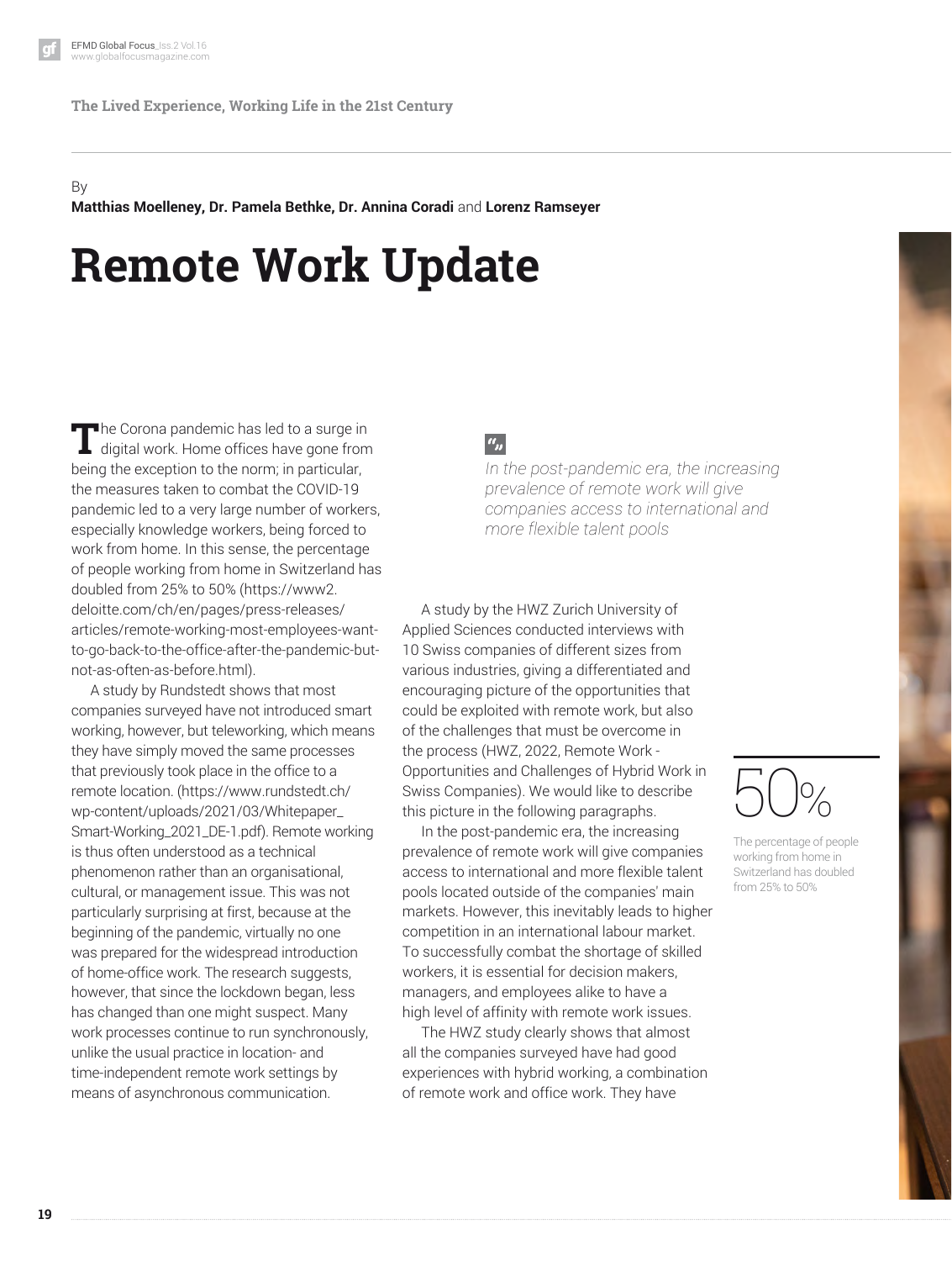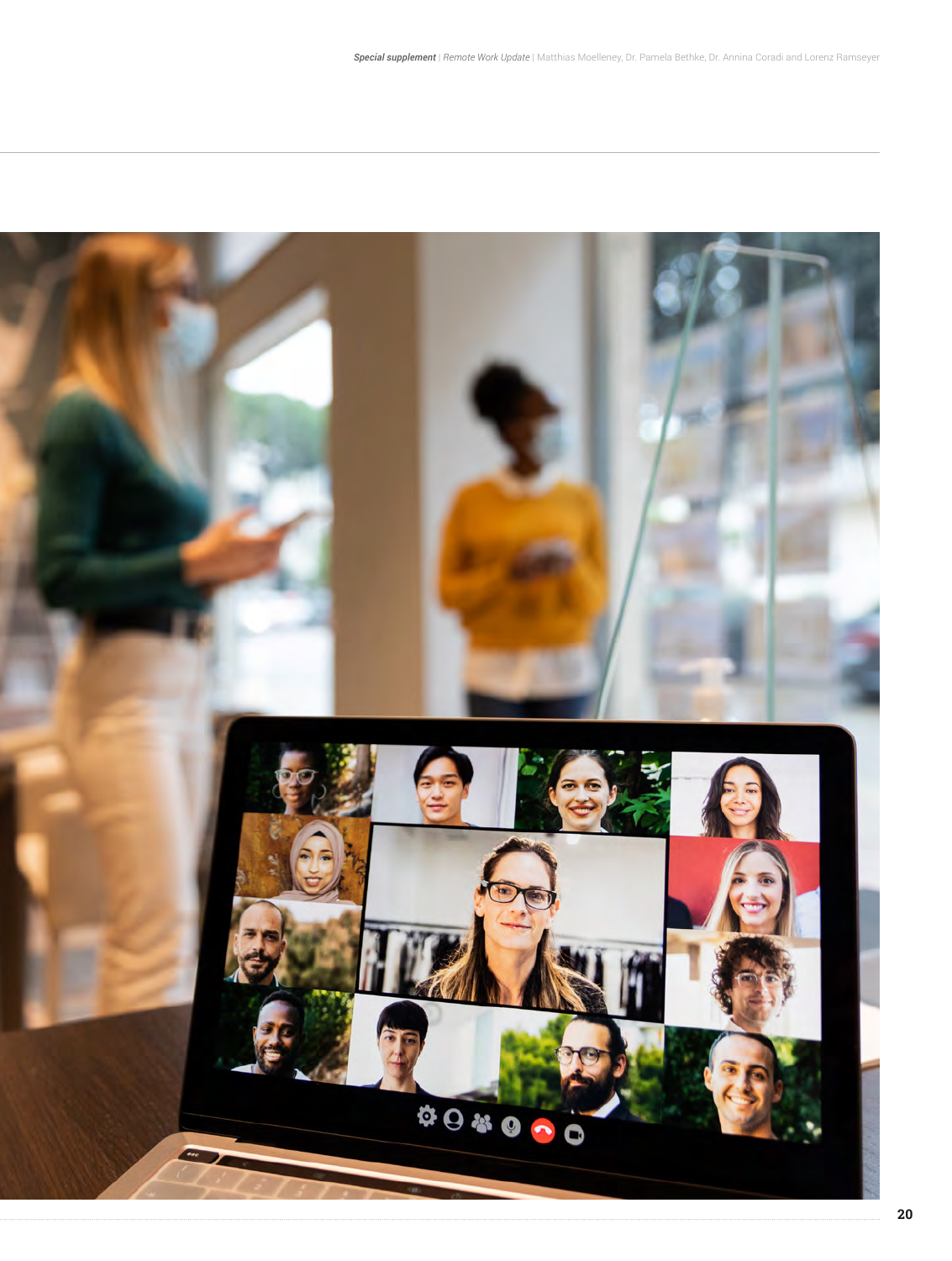# $u_{\mu}$

*The true benefits of remote work with asynchronous and location-independent performance of work are not yet universally recognised as an opportunity* 

![](_page_2_Picture_4.jpeg)

found that neither extreme – 100% Office Work or 100% Remote Work works well enough. A complete focus on remote work often leads to problems in collaboration within and between teams. In the case of exclusive office work, negative effects on employer attractiveness are to be expected if work is only permitted in the office, although remote work would be possible to a reasonable extent. In addition, in this case the potential productivity benefits of well-organised remote work cannot be exploited. For this reason, all the companies surveyed – with one exception – have decided to rely on a hybrid combination of remote work and office work in the future. Technical and organisational adaptations have already been implemented or are in the planning stage. These can include a new design of the office space with special zones for deep work, collaboration, and project work. Others have introduced innovative collaboration tools like wonder.me or agile working methods. However, this also shows that not all companies have yet initiated the upskilling and reskilling of employees and managers regarding their workflows and workstyles.

The fears that hybrid work would be lived out as a virtual form of the traditional office process with a lot of presence due to the pandemic have been partially confirmed. The true benefits of remote work with asynchronous and locationindependent performance of work are not yet universally recognised as an opportunity. This shift could enable a new style and attitude in management but would also presuppose a high degree of autonomy on the part of employees. Another interesting argument concludes that the work environment impacts creativity which is crucial for innovation and market success. Skilled employees working in remote settings benefit the company and enjoy a higher degree of autonomy, and their workflows result in an increase of individual creativity.

Positive experiences with remote work will presumably only gain momentum when managers themselves act as role models to exemplify the new possibilities of hybrid work. It would be important not to view remote work as a purely technical or organisational phenomenon, but to treat it as an organisational, cultural, and management issue. The pressure on companies

![](_page_2_Picture_8.jpeg)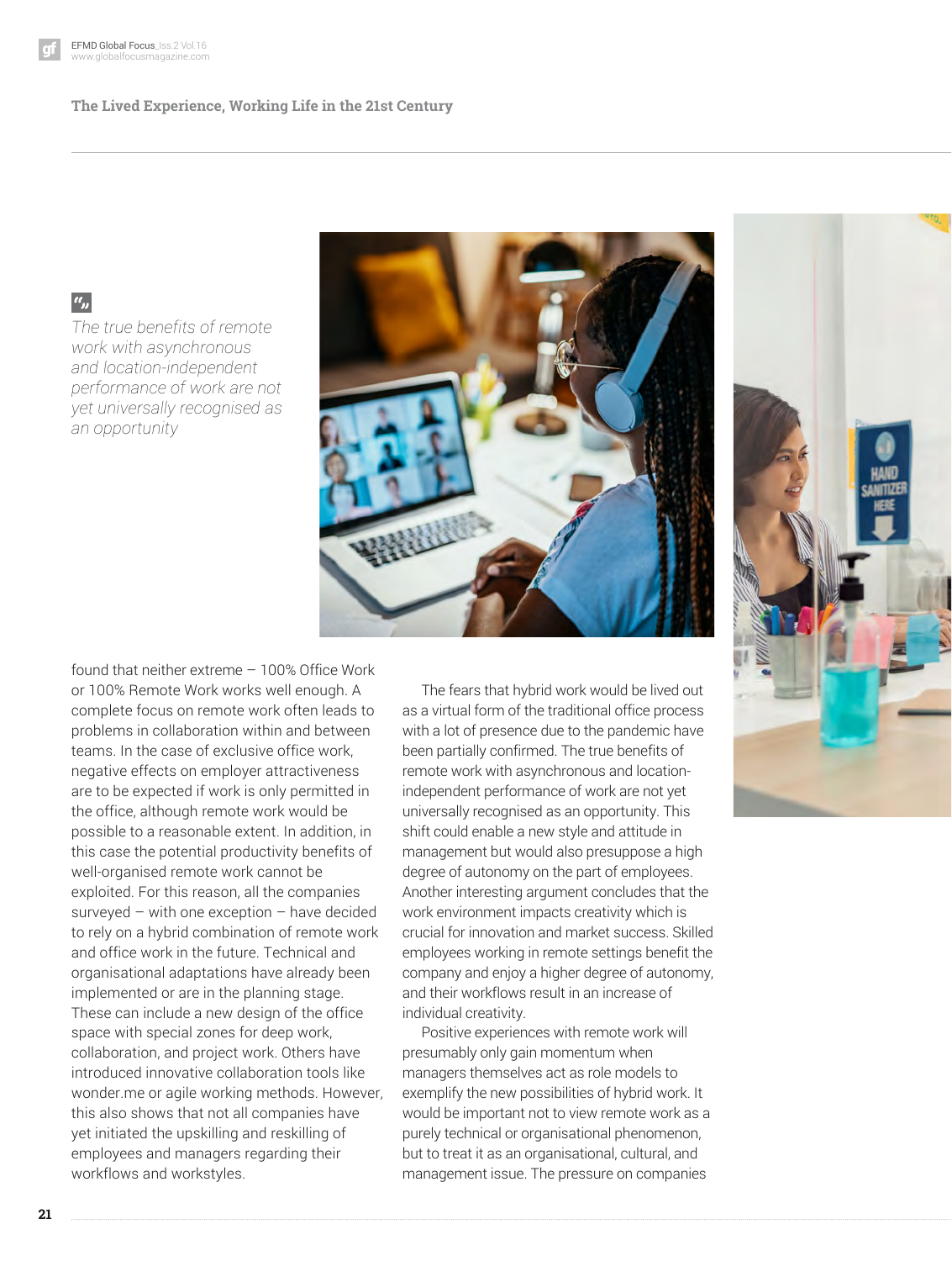![](_page_3_Picture_1.jpeg)

![](_page_3_Picture_2.jpeg)

to introduce hybrid work models will intensify further due to the shortage of skilled workers and the desire of many job seekers for work-life balance. Good employer branding regarding flexible forms of work will offer an indispensable competitive advantage for many companies in the 'war for talent'.

Remote work will also have a major impact on tourism. There are already more than 40 countries that offer a so-called remote work visa, making it possible, for example, in Portugal to stay in the country for up to five years while working remotely. Switzerland is one of the most competitive countries in the world, due to its excellent education system, political stability, and very high innovative strength. In addition to these classic factors, however, the degree of digitisation of companies and the willingness of management, executives, and employees to transform are also of central importance, and here the Swiss Remote Work Competence Center can offer professional support and networking.

When considering remote work as an organisational development issue, a frame of reference is needed against which possible measures can be assessed. One dimension of the framework is the concept of 'psychological safety' which has been studied in positive psychology research for many years. Psychological safety describes how individuals perceive the consequences of their interpersonal risk behaviour in a specific context. Particularly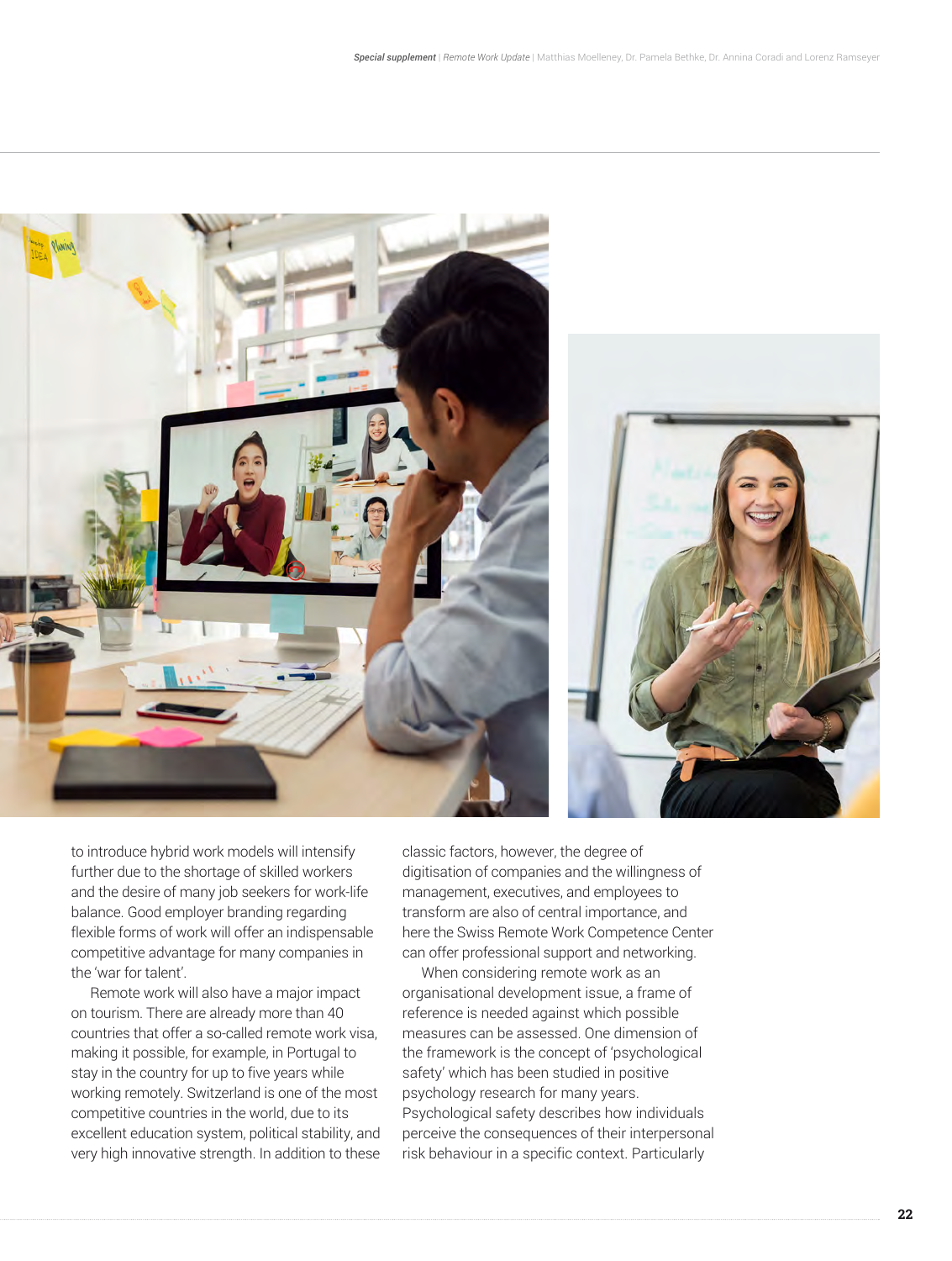#### **The Lived Experience, Working Life in the 21st Century**

## $a_{ii}$

*...having access to a safe environment with regulation of privacy when working remotely, can lead to better concentration and increased creative output*

in situations with unclear hierarchical subordinations, or where employees have a high degree of autonomy and have not been systematically prepared for these forms of work, individuals perceive an increased risk of revealing their true self in this collaboration. On the other hand, creativity in collaboration is required in these situations, as well as the ability to question the status quo and develop new solutions on this basis (https://doi.org/10.1146/ annurev-orgpsych-031413-091305). Studies also show that having access to a safe environment with regulation of privacy when working remotely, can lead to better concentration and increased creative output on an individual level (https://doi.org/10.1080/001 40130512331319409). Due to the sudden, unforeseeable, and widespread introduction of the home office as part of the pandemic-related measures, most of the employees affected have not been prepared either personally, structurally or culturally for the requirements of remote work. The current wave of massive resignations in the USA, which particularly affects remote workers, shows a development that is also imminent in Europe if effective measures are not taken quickly in personnel development.

In concrete terms, this means that companies should accompany the introduction or, in the case of the pandemic, the normalisation of remote work with measures to increase

psychological safety. Both managers and employees must specifically address the three most important pillars of psychological safety – respect, trust, and appreciation – in further training, team building and, above all, in the selection of managers.

A second dimension of the framework is formed by the principles for agile working and agile leadership because of its relevance to the innovative capacities of companies. Employees who are not used to working with agile methods such as Scrum or Design Thinking must be trained in these and provided with competent support in their application, at least at the beginning when working remotely on a team level. This applies even more to the preparation of managers for agile leadership methods such as Cinefin, Catalyst Leadership or the application of the 'Agile Onion'.

On the one hand, anyone who sees the home office as a continuation of the same activity in the same structures at a different work location ignores the opportunities inherent in greater autonomy and agile processes. On the other hand, they accept the risk that employees who work remotely will feel excluded from internal communication flows and, for this reason alone, experience a less strong connection with the company, which in turn promotes the intention to leave, unless the managers learn how to engage employees working remotely.

![](_page_4_Picture_9.jpeg)